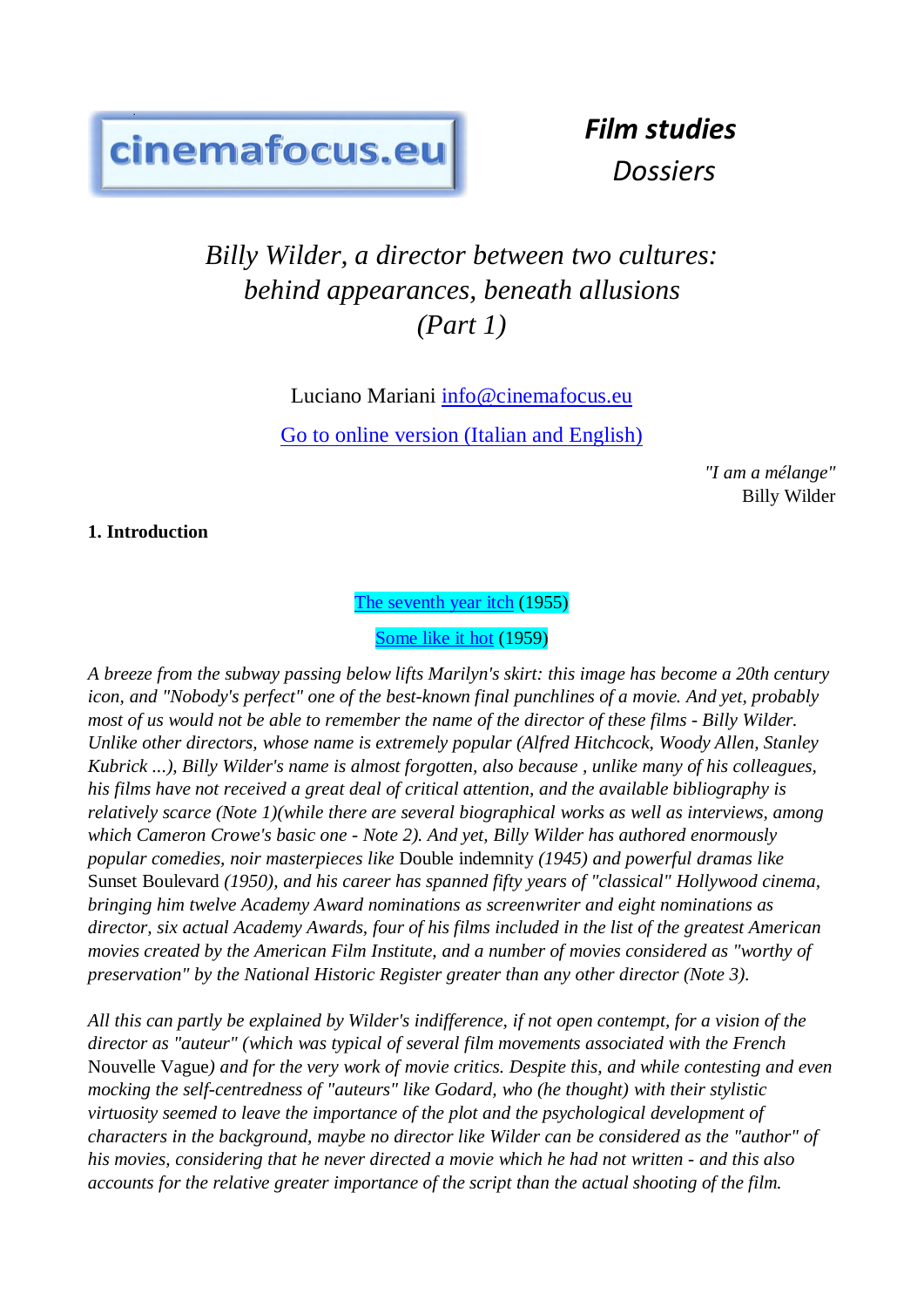# **2. A director between two cultures**

*Despite being born in a town in Galicia, now in Poland but then part of the Austro-Hungarian empire, thus bringing with him the legacy of the "old mittel-european world", the American influence was an important factor for Wilder since his childhood (hi mother had lived in the USA as a girl, an elder brother had emigrated to the States). It was his knowledge of American culture that opened the way to journalism, taking him soon to Berlin, where he could fully share the lively, if not frantic, atmosphere of the Weimar Republic: a cultural climate which was strongly influenced by such features as jazz, charleston, and, more generally, the American movies of the '20s. Wilder's experience as a journalist, which would later be reflected in such movies as* The big carnival - Ace in the hole *(1951) and* The front page *(1974), would be crucial for developing his typical ability to observe human behaviour and his realistic portrayal of situations which are a constant feature of his movies.*

*In Berlin Wilder started getting involved with cinema and collaborating on scriptwriting, until, with Hitler's advent, in 1934 he decided to move, first to Paris (where he shot his first movie,* Mauvaise Graine *(1933), then to the USA (his mother, stepfather and grandmother all died in Auschwitz). His condition as an "exile" always affected his vision of life and of cinema in particular, although he did not find it difficult to adapt to American culture, and especially to the Hollywood production system and to the then prevailing "star system". As we shall see, if on the one hand Wilder fully shared his new country's values, on the other hand he always felt as an "outsider", which allowed him to observe and describe American society with a detached eye - a peculiar position, a neverending "exile's" condition, hovering between two very different cultures, which allowed him to live to the full the intercultural confrontation: seeing "the different as familiar, and the familiar as different".*

# **3. At the crossroads of different influences**

"We who had our roots in the European past, I think, brought with us a fresh attitude towards America, a new eye with which to examine this country on film, as opposed to the eye of nativeborn movie makers who were accustomed to everything around them" - *Billy Wilder (Note 3)*

*Wilder's arrival in the USA happened at a particular time in the history of cinema. With the end of the expressionist seaszon of German cinema, which in the '20s had been second only to American cinema, and with the advent of Nazism, many moviemakers, scriptwriters, technicians and actors had already moved to Hollywood, among whom celebrities like Peter Lorre, Marlene Dietrich, Ernst Lubitsch, F.W.Murnau, Emil Jannings, Conrad Veidt, Wilhelm Dieterle and Edgar G.Ulmer, who would deeply affect American cinema in the following years.*

*The early '30s had also seen the final exploit of sound films, which for Wilder (then a scriptwriter rather than a director) meant the opportunity to play extensively with witty dialogues, understatements and allusions and with the description of situations and characters, all of which would not have been possible by using the "intertitles", which in silent movies were inserted so as to clarify the plot and the content of dialogues for the audience. Ernst Lubitsch, the master of romantic comedies featuring formal elegance, pungent dialogues and refined sexual allusions (what was later called "the Lubitsch touch") would be, together with Erich von Stroheim, one of the most influential figures in Wilder's career - he often declared that when he did not know how to stage a*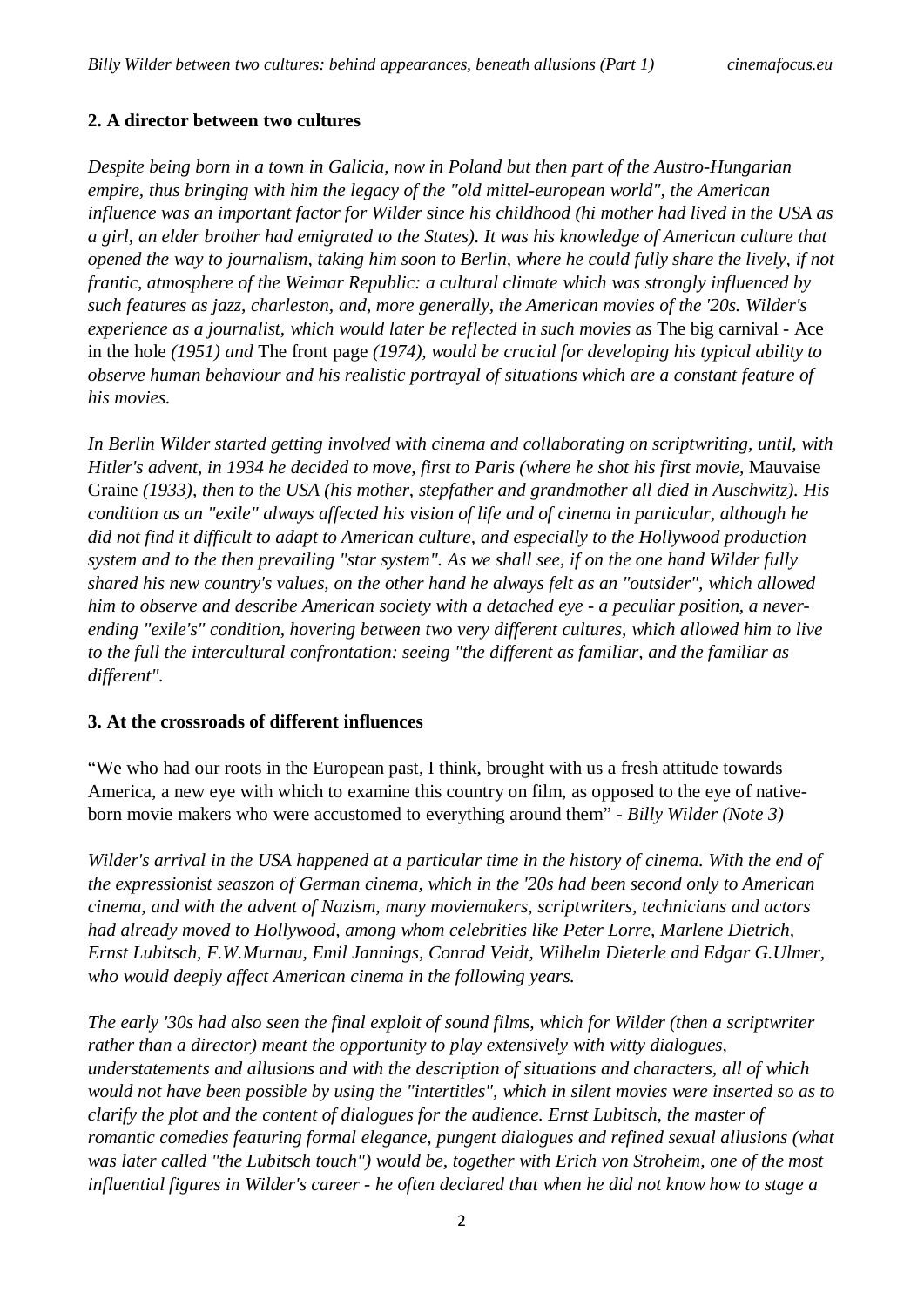*situation, he would ask himself, "How would Lubitsch do it?".*

*Wilder easily entered the Hollywood production system, then in its highlight, and within the limits, but also with the support, of such a system, he produced the best of his work, making himself more and more independent but at the same time carefully choosing his collaborators, first of all his coscreenwriters, Charles Brackett (who wrote thirteen movies with him) and later I.A.L.Diamond (his favourite partner in eleven movies).*

*Paradoxically, Wilder worked mainly during the time when the censorship code known as*  Production Code *(or* Hays Code*, Hays being the name of the president of the Motion Picture Producers and Distributors of America) was strictly enforced. Through this code (which was enforced from 1934 to 1968) Hollywood studios self-imposed very strict limits to what could be shown in movies, especially in the realms of violence and sexuality. This prohibition to "show" things directly and explicitly obliged (but at the same time allowed) directors like Wilder to express their creativity, by playing around, as we shall see, with understatements, double entendre, and allusions.*

*However, the peculiarity of Wilder's work is also due to the fact that, despite working within the limits of the Hollywood system, as an "exile", "expatriate" and "outsider" he could use his European sensibility to describe, better than many other American directors, the anxieties, frustrations and obsessions of a society which throughout his life he accepted with a sense of nonbelonging and "foreignness" - this was the source of his "double perspective", through which he was able to consider this society with differing, and sometimes contrasting, sensibilities. And this was what led him to create a "middle" cinema, almost an intermediary between two cultures:*

"While Wilder's films are always positioned in the mainstream of Hollywood entertainment cinema, what makes them special and audacious is a form of social criticism that works within, and yet pressures against, the studio system, always threatening to become darker, more disturbing, more sexual, and more political than the system allows" *(Note 4)*

# **4. Between cross-dressing and masquerading**

"Whatever meaning you will find in my pictures, it's all put in kind of contraband, you know - sort of smuggled in." - *Billy Wilder (Note 5, p. 68)*

*At a more direct and explicit level, Wilder's interest for the conflict between being and appearing, between the real person and its embodiment, between reality and fiction, and between authenticity and deceit, is often expressed through cross-dressing and masquerading - themes which often appear in his movies, no matter which "genres" they seem to belong to, and is strictly linked to his condition as an "exile":*

"Wilder's penchant for masquerade and impersonation has also to be seen in terms of his experience of exile. The loss of political and economic security and of social and personal identity is a fundamental part of being a refugee, and strategies of impersonation, drag, shape shifting, and cultural mimicry are central to the exile's efforts to survive forced displacement, economic hardship, and social ostracism ... Thus even when in the service of entertainment, impersonation and masquerade always entail a political dimension*" (Note 4, p. 118-119)*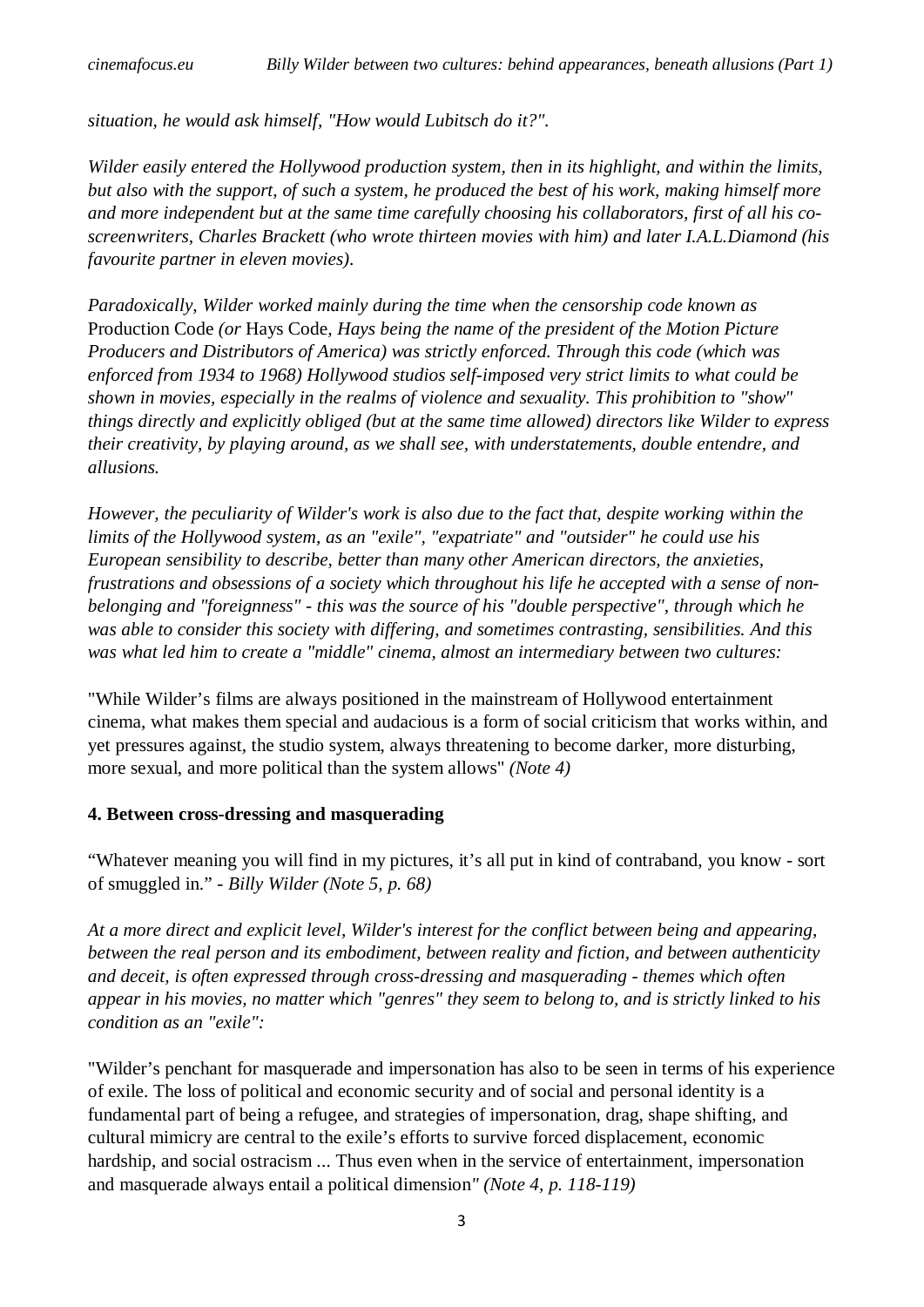*Starting from the title of his American début film as a director,* The Major and the Minor*, ambiguity is a central theme, since Major and Minor are also the two main characters, an army* major *(Ray Milland) and a girl (Ginger Rogers), who, in order to buy a reduced fare train ticket, pretends to be a* minor*, a twelve-year-old girl. This causes a series of comic but also embarrassing situations, since the major soon falls in love with the girl, a fact which he obviously cannot accept ... This masquerade is kept "on a tightrope" for most of the movie, and the "girl" ends up spending the night in the major's compartment - he will even read a fairy tale to her (as we shall see, this scene of night encounters aboard a train will appear in other Wilder movies). Behind a façade of light comedy lurks the taboo of sexual desire for a minor (which today we would call paedophilia).*

#### [The Major and the Minor](https://youtu.be/yq6kgy-chlk) (1942)

*In his second film* [\(Five graves to Cairo\)](https://youtu.be/6JS9vKMp8JA)*, too, set in Egypt during the War War II, we return to masquerade: an English soldier (Franchot Tone) pretends to be a waiter in a hotel in order to get access to Rommel's General Staff and discover where the Germans have buried some war supplies thus mixing comedy and suspense in what is basically a war movie. Note that to play Rommel's role Wilder called Erich von Stroheim (later to appear in Sunset Boulevard too), who had been one of the first directors to choose to expatriate to America at the advent of Nazism.*

*Even in a movie set in a Nazi prisoner-of-war camp,* Stalag 17 *(watch the full film [here\)](https://youtu.be/ZKc2GJk2OLQ), Wilder manages to introduce touches of comedy, thus mixing the genres (which was harshly criticized when first screened). In the prisoners' barracks, the soldiers plan to escape, but suspect that one of them (William Holden) may be a spy, given that he does some small business with the Germans. Even in their tragic situation, the prisoners manage to organize a party and start dancing, and some of them even cross-dress as women (video 1). And they also stage a session of "indoctrination" (video 2), with one of them who, posing as Hitler, lectures to the others: and when the commanding officer of the camp orders them to stop this masquerade, the prisoners (whom we have so far seen only from behind), suddenly turn ... and we discover that they are all camouflaged as Hitler! Which prompts the commander (a role played by the director Otto Preminger, a German exile in America) to blurt out, "One Hitler is enough!".*

Stalag 17 (1953)

[Video 1](https://youtu.be/qyo1HCPNgUM)

[Video 2](https://youtu.be/jEi5PAFkiNI)

*Obviously, cross-dressing is brought to the highest levels of comic effect and ambiguity in Some like it hot, where two penniless musicians (Tony Curtis and Jack Lemmon), having unintentionally witnessed the St. Valentine's massacre, in order to get away from the gangsters chasing them, dress up as women and become part of a female orchestra, where the singer (Marilyn Monroe) will unleash their sexual desire. However, through this role reversal, the two of them will go through new experiences, since, now dressed up as women, they will draw the males' rough attention ... making them realize what it means to be a woman in a world dominated by the male gaze ...*

# [Some like it hot](https://youtu.be/fbQqnJw7xL0) (1959)

*Cross-dressing generates much more than a superficial misunderstanding in this movie, but manages to deal with deeper implications, including sexual and gender identity and questioning the false values and hypocrisy of a whole society. As Curtis dresses up (once again!) as a millionaire to seduce Marilyn, Lemmon is obliged to suffer the advances of a real old millionaire, with whom he*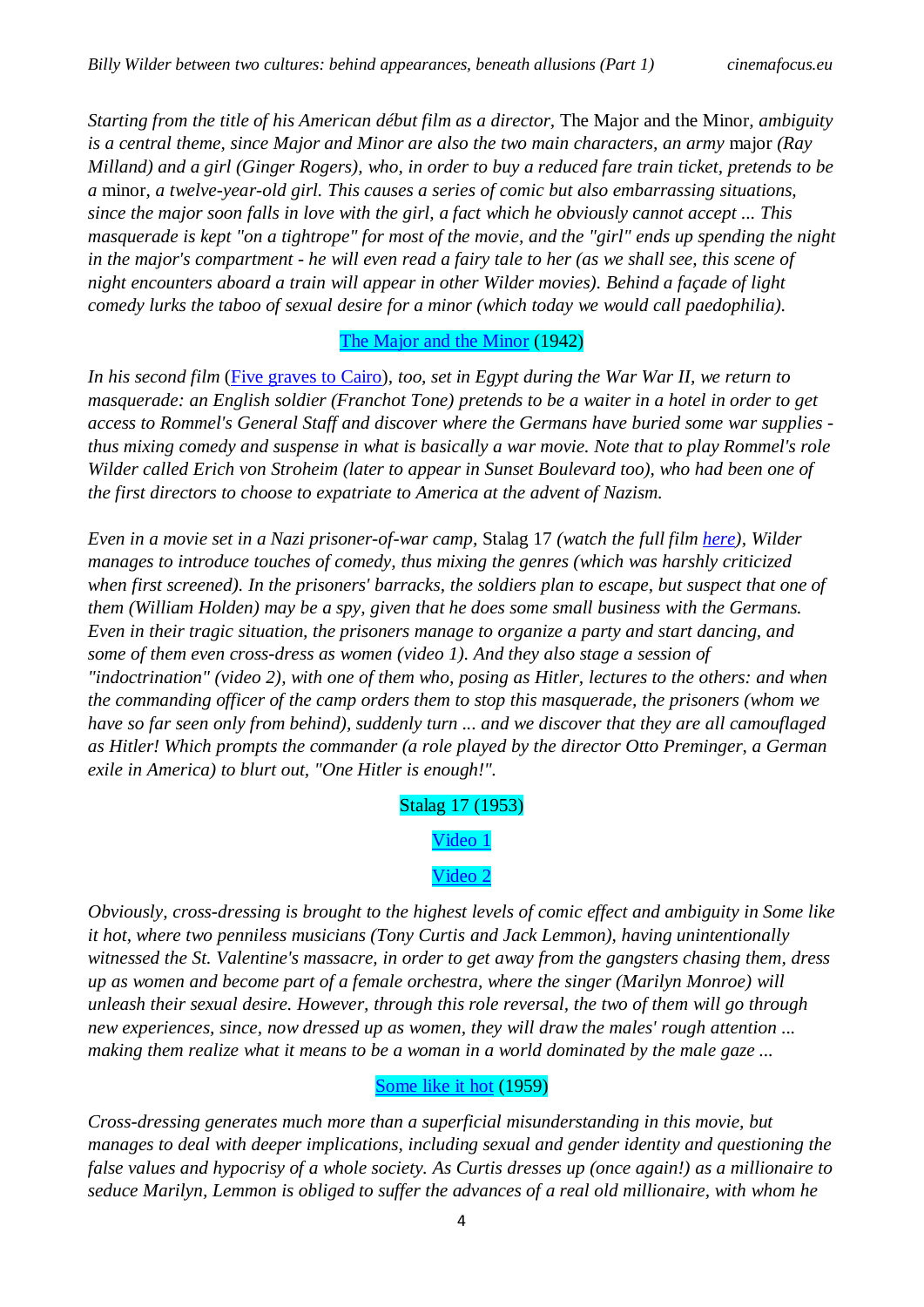*ends up dancing the tango all night long. And when they return to their room (video 1), Curtis finds Lemmon all excited because he has just ... got engaged with the millionaire! And when Curtis remarks, "But you're a man, why should a man want to marry another man?", Lemmon innocently replies, "To settle down!". And Curtis retorts, "But there are laws, conventions, these are things that* can't be done! *... Repeat to yourself: I'm a man, I'm a man!". Here we go well beyond role reversal and masquerading for fun: what is at stake is the essence of one's own sexual identity ... but the conflict between "being" and "appearing" is never solved in the movie, given that, as we saw in the opening video of this* Dossier*, Lemmon will not be able to escape from his new social role as a woman, and his suitor will accept anything from him, up to the final punch line, "Nobody's'perfect!".*

#### [Some like it hot](https://youtu.be/8-n-ybKQ_X0) (1959)

*We should not forget that in 1959 the Hays Code was still enforced:* "With its allusions, double entendres, and blue jokes referencing homosexuality, oral sex, castration, impotence, and transsexuality, *Some like it hot* can claim to have pushed up against censorship more than most of its American predecessors" *(Note 4, p. 103)(A marginal note: several years later, actor Michael (Dustin Hoffman), too, will be obliged to cross-dress as a woman in* Tootsie *(by Sidney Pollack, USA 1982), will fall in love with a female colleague (who therefore will take him as a lesbian ...) and will also get the colleague's father to fall in love with him ... How not to think of what Billy Wilder had anticipated in his movies?)*

*Cross-dressing is such a central theme in Wilder's movies that even in a thriller like* Witness for the prosecution *it plays a crucial role. Leonard Vole (Tyrone Power), accused of murder, is defended by a skilful lawyer (Charles Laughton), although his wife, Christine Helm (Marlene Dietrich) does not intend to confirm her husband's alibi. During the trial, things take a turn for the worse for Vole, when suddenly, the night before the final hearing in court, the lawyer gets a strange phone call for a woman (video 1), who invites him to meet her, telling him that she will sell him some letters written by Christine to a lover of hers - letters which prove that the same Christine has planned to frame her husband to shake him off. By showing these letters during the hearing in court, the lawyer manages to make Christine fly into a rage - she then admits her intention, and the jury consequently acquits her husband.*

*But there is a final surprise ... At the end of the hearing (video 2), Christine reveals her plan: her husband is actually guilty, and the woman who sold the letters is ... herself, properly disguised to prevent the lawyer from recognizing her. Through such letters the jury would recognize her vile character and, therefore, would acquit her husband - which is what actually happened. A final dramatic turn: Vole enters the court with a lover of his and makes fun of Christine, who, brandishing the knife which is still on a table as circumstantial evidence, kills him ... And eventually, the lawyer, moved by this woman's courage, will end up defending her in the new trial in which she will be the defendant ... Once again, this is a thriller full of deceit, deception, duplicity and falsehood, which even the skilful, experienced lawyer cannot master. And truth remains an ambiguous concept which can easily make anybody fall into the trap. ... It is not by chance that Agatha Christie said that Wilder's movie has been the best filmic adaptation of one of her novels.*

Witness for the prosecution (1957)

[Video 1](https://youtu.be/sjkWibjhpIo) [Video 2](https://youtu.be/WAFeFl9H8O8)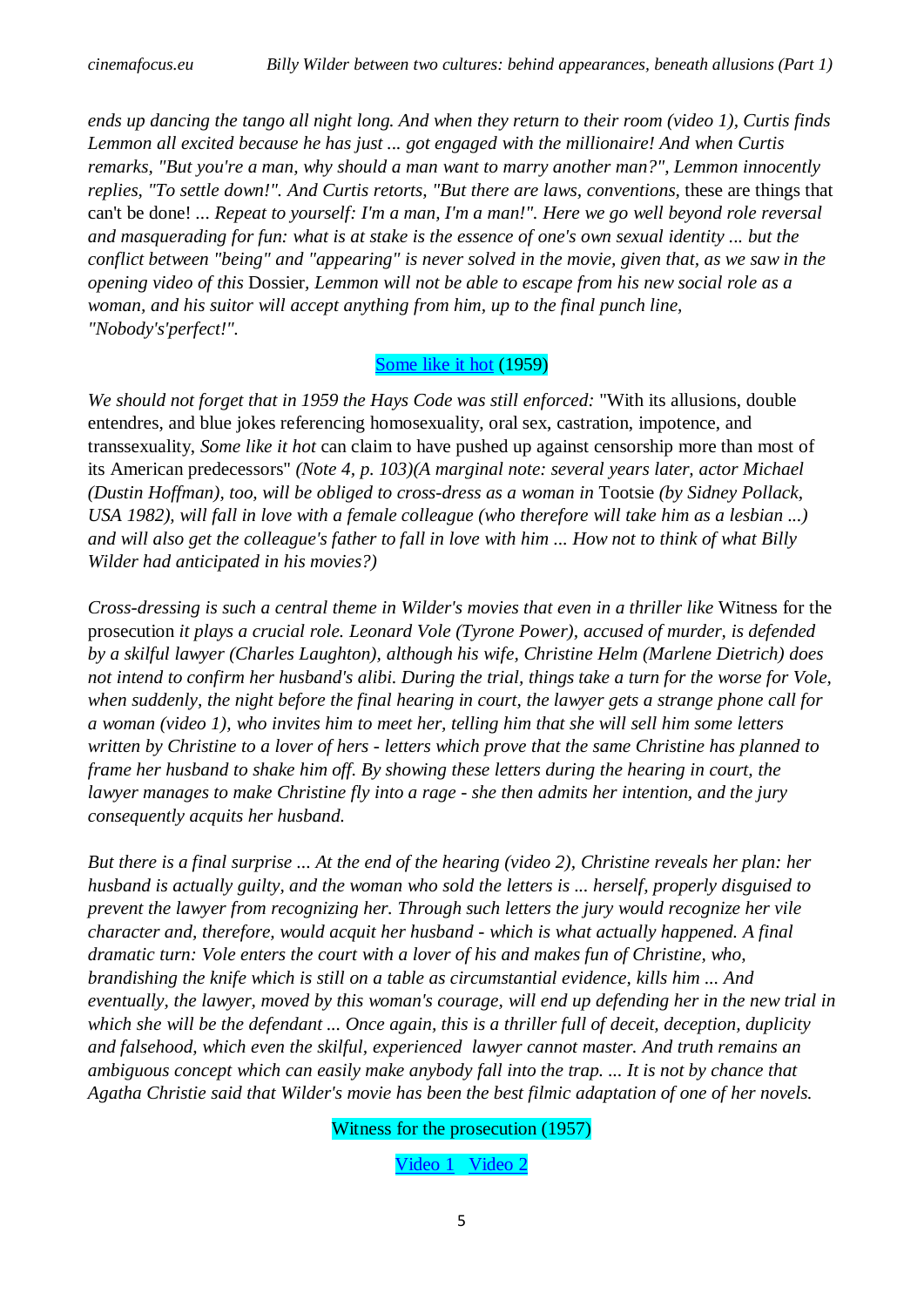#### **5. Identity roles and social roles**

"I had always played fair with censorship. There is sex in my movies, but is either dramatic or comic. For example, the sequence on the yacht between Tony Curtis and Marilyn Monroe is something to laugh at, and that's why I got away with it, I mean with the censorship. Once I saw a movie in which a guy was supposed to say to another guy: "Son of a bitch", a phrase which was obviously prohibited. To bypass censorship, they had made him say: "If you had a mother, she would bark". You see, if you bring in a touch of comedy, you get away with it. I had always been very cautious with those ones, the censorship. But I had always been loyal to them, too, and they had done the same with me, except on a couple of occasions, one of which was Kiss me, stupid!" *(Note 2, p. 156).*

*Billy Wilder made most of his movies in the '40s and '50s, when the strict Hays Code was still in full swing, and in the '60s and '70s, when it had been cancelled (or was about to be). We have mentioned how skilful he was at bypassing censorship with a subtle, constant game of allusions, understatements, double entendres. However, the sexual aspect in his movies is also tightly linked with the roles that men and women play in society and with the rules and conventions that they have to be obey, which often constrain them within tight identities, both individual and social ones. Breaking these conventions, exposing pretensions, unveiling appearances is a crucial theme of all Wilder's movies.*

Kiss me, stupid!*, for example, the film which Wilder mentions above, was an easy target for censorship just because it very clearly made fun of marriage as well as of extra-marital affairs, exposing how even sexual relationships can be turned into business and reduced to morally ambiguous games. In this movie a famous singer-womanizer, Dino (Dean Martin) happens to pass through a small town in Nevada (by the allusive name of "Climax" ...)(video 1; see the whole film in Video 2). Here he meets a composer, Orville (Ray Walston), who, together with a friend, would go to any lengths to make him accept one of his songs: he causes a breakdown in Dino's car and leads him to believe that a prostitute, Polly the Pistol (Kim Novak) is actually his wife (Felicia Farr), pushing him into her arms. However, Orville, in a fit of jealousy, stops the game and ... takes Polly to bed, while his wife will really end up in Dino's bed ...This is a cynical, bitter, and somehow sad comedy full of misunderstanding and ambiguity, which makes funs of social conventions and adulterous relations: wives can become prostitutes for a night, and viceversa.* "There were battles with censorship for Kim Novak's décolleté, and a love scene between Farr and Dean Martin had to be cut to placate the Catholic church; who, however, attacked the movie when it was screened. Here Wilder and Diamond [his favourite screenwriter] forced the barriers and the barriers bounced off. It was the first serious setback for the director" *(Note 2, p. 349).*

#### Kiss me, stupid! (1964)

# [Video 1](https://youtu.be/maK3FcJvI-0)

#### [Video 2](https://youtu.be/J93hsMfadK8?list=PLLNbkS5oCSL7uQKds6K1KyAGKyLUmBdaU)

*Only the year before Wilder had directed* Irma la Douce*, again with Jack Lemmon and Shirley MacLaine, which is the happy-ending story of a "golden heart" prostitute (MacLaine), who is a mixture of naiveté and shrewdness, as she shows in the sequence below,* "depicting Irma's way of getting more money out of her customers. First, she tells a man how a piano lid ruined her concert career; the customer, obviously moved, drops an extra bill in her purse. [Then] Irma [tells] another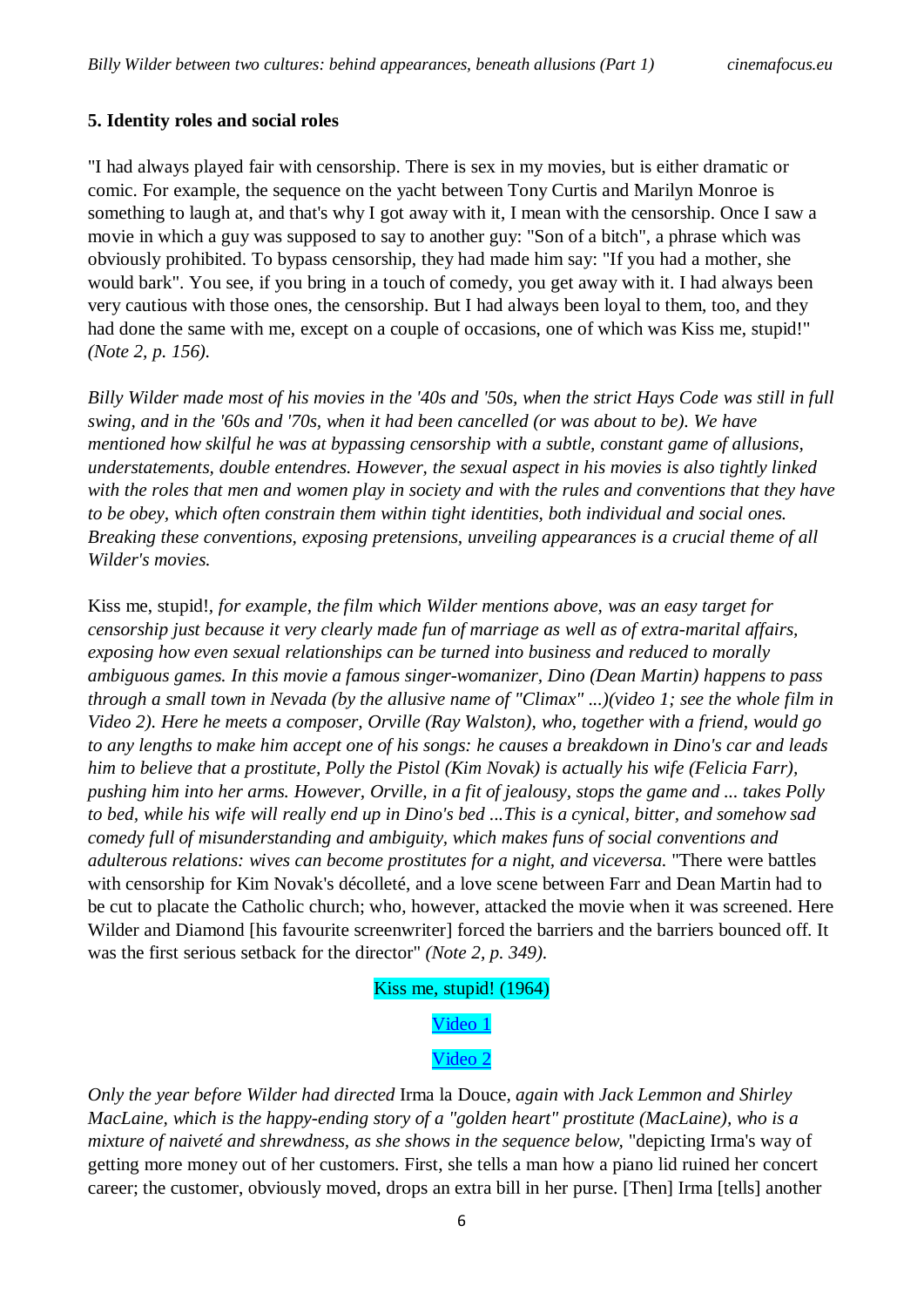customer a story about her missionary parents and her sister who requires three blood transfusions a day ... Finally, a Texan comes along who thinks Irma is only worth five dollars. Thereupon, she reminds him that her orphanage was bombed by American planes ..." *(Note 6, p. 102). In this introductory sequence we find the preliminary touch of Wilder's recurring themes, which are crucial in this movie too, starting from telling lies (although "sweetened"), deceiving people and the need to wear a masque in order to survive in a hard world where social conventions are the norm.*

# [Irma la douce](https://youtu.be/YNTuEJhAK_I) (1963)

*Irma's fate leads her to meet a policeman (Lemmon) of the utmost integrity as well as naive, as he shows in this sequence (below left), where he talks with the barman of the brasserie facing the Hotel Casanova, where love meetings take place. The policeman is shocked when the barman describes what happens in that street and in that hotel: "But it's illegal!", which prompts Wilder's first witty remark: "Shows the kind of world we live in - love is illegal, but not hate!". The barman goes on to say how a man's search for a bit of warmth and tenderness is a natural thing, since it's all part of a cycle of human (and economic) relationships, in which even (corrupt) policemen play a role ... On hearing this, the disgusted policeman cries out, "I don't believe there are policemen who take money ... Well, there is a policeman round here who isn't corrupt!". The story's progression will put his rigidity to the test ...*

# [Irma la douce](https://youtu.be/lLbWBsRVUAU?list=PL6vah4JNMAwXk8YdSYF5LK59ib_EOTgkO) (1963)

*The policeman ends up falling in love with the sweet Irma, and at this point not only do his initial certainties seem to waver, but, trying to ensure her "services" exclusively for him (while also trying to persuade her to return his feelings), he will decide to dress up as an English gentleman, Lord X (video below). Once again, Wilder's world is dominated by the roles that society imposes on us, and people have to adopt all kinds of deception (deceit, masquerade, ambiguities and make-believe) in order to make explicit true feelings and authentic relationships. This movie is both a truly "classical" comedy and a personal and social drama.* "At the start of the '70s [Wilder] anticipates the crisis of Hollywood cinema (of which he is certainly one of the masters), introducing that particular genre contamination which is not yet explicit here, but can be perceived as its ultimate result" *(Note 7).*

# [Irma la douce](https://youtu.be/VXPxIwL1e5g) (1963)

*In one of his last movies,* Avanti! *(the title refers to the Italian expression that the characters use to invite people knocking at the door of their hotel room to come in), Wilder once again describes the transformation of a person, this time probing deeper into his personality. A rich American businessman, Wendell Armbruster III (Jack Lemmon) arrives in Ischia, Italy to arrange the funeral of his father and discovers that he died while staying with his lover, whom he used to meet in Italy once a year, during his usual Italian holiday. In Ischia, however, he meets the daughter of his father's lover, the London lady Pamela Piggott (Juliet Mills), who is unaware, as he is, of what happened. The "children"' reactions are very different: while Armbruster initially shows a rigid moral judgment, Pamela is much more flexible and full of human understanding ... they will gradually get to know each other better, and this will teach Armbruster to enjoy life in a less frantic way.*

# [Avanti!](https://youtu.be/8iMbLlUStws) (1972)

"To portray the growing love between Armbruster and Pamela, Wilder uses one of his favourite devices - transformation - but as a means of humanizing the characters, not of disguising them.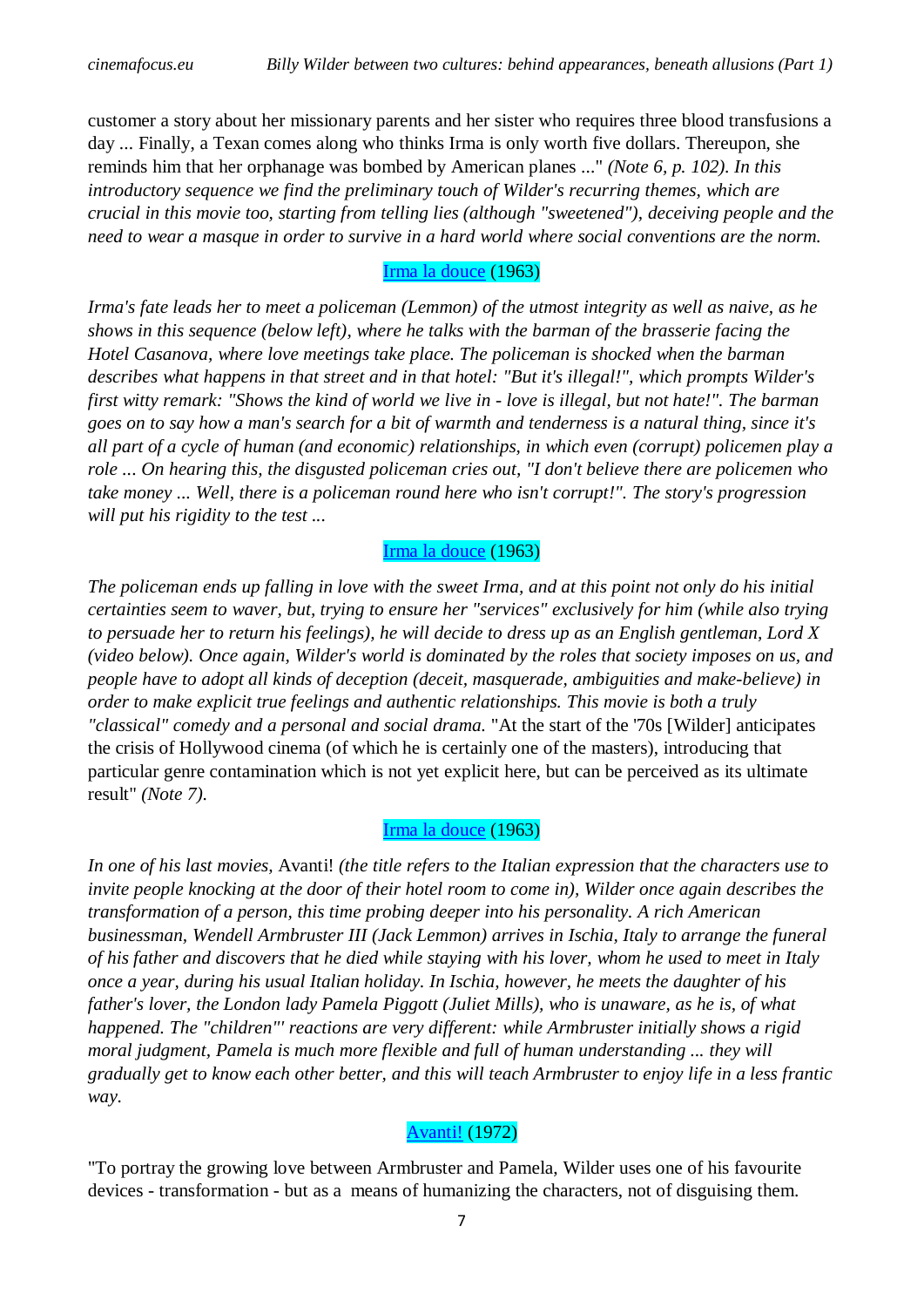Armbruster starts wearing his father's coat; Pamela, her mother's dress. Then they start using the same nicknames their parents had for each other - Willie and Kate. Interestingly, *Avanti!* is Wilder's only film in which an act of deception is expected to last a lifetime because it is founded on love" *(Note 6, p. 97-98). Social conventions are not really cancelled: Armbruster and Pamela will decide to meet, as their parents did, in Ischia once a year, paying with eleven months of a "normal bourgeois life" that other month when they will live their real selves.*

*In this case, too, as in* Irma la Douce*, the comedy takes on tones which, if not truly dramatic, stimulate a serious reflection at different levels: the Manichean moralism through which Americans look at Europe, and Italy in particular, compared with the sense of humanity and enjoyment of life of the old continent; adultery as a way to catch up with the value of passing time and a more humane relationship with people and things; the irony and satire, tinged with both tenderness and cynicism, through which Wilder looks at several aspects of American society. Certainly, times have changed: after the abolition of the Hays Code, which only a few years earlier had caused the harsch reactions to* Kiss me, stupid!*, Wilder can now deal more explicitly with hot subjects:* "After so many years in which he bypassed censorship through double (and triple!) entendres, this is the first of Wilder's movies to display disrespectful touches and even some nudity. Everything is toneddown and never gratuitous, but it's a bit like hearing daddy use swearwords" *(Note 2, p. 351).*

#### *Notes*

(1) *One of the most recent and exhaustive critical contributions is* McNally K. (ed.) 2011. *Billy Wilder, movie-maker: Critical essays on the films*, McFarland.

(2) Crowe C. 1999. *Conversations with Wilder*, Random House.

(3) Giannetti L. 1981. *Masters of the American Cinema*, Prentice Hall, Englewood Cliffs, NJ, p. 315.

(4) Gemuenden G. 2008. *[A foreign affair: Billy Wilder's American films](https://www.berghahnbooks.com/title/GemuendenForeign)*, Berghahn Books, New York and Oxford.

(5) Horton R. (a cura di/*ed.*) 2001. *Billy Wilder Interviews*, University of Mississippi Press, Jackson.

(6) Dick B.F. 1980. *Billy Wilder*, Twayne Publishers, Boston.

(7) *Il Mereghetti. Dizionario dei film,* B.C.Dalai Editore, Milano.



# **Want to know more?**

- \* From *The Independent* website: - [Billy Wilder and his best movies](https://www.independent.co.uk/arts-entertainment/films/billy-wilder-and-his-best-movies-a7521376.html) by Graeme Ross
- \* From the *Encyclopaedia Britannica* website:
	- [Billy Wilder](https://www.britannica.com/biography/Billy-Wilder)
- \* From the *Senses of Cinema* website:
	- [Billy Wilder](http://sensesofcinema.com/2002/great-directors/wilder/) filmography, bibliography, articles, web resources
- \* From the *Reel Classics* website:
- [Billy Wilder](http://www.reelclassics.com/Directors/Wilder/wilder.htm) with many further links
- \* From *the indiewire.com* website:
	- [The films of Billy wilder: A retrospective](https://www.indiewire.com/2012/03/the-films-of-billy-wilder-a-retrospective-252998/) by Oliver Lyttelton
- \* From the *FilMagicians* YouTube channel:
	- [Portrait of a 60% Perfect Man: Billy Wilder interview \(1982\)](https://www.youtube.com/watch?v=cg46YX1gqcU)
- \* From *Kevin Kavanagh*'s YouTube channel:
	- [Billy Wilder: His 20 Greatest Films](https://www.youtube.com/watch?v=93ERtbn4Frg&t=53s)